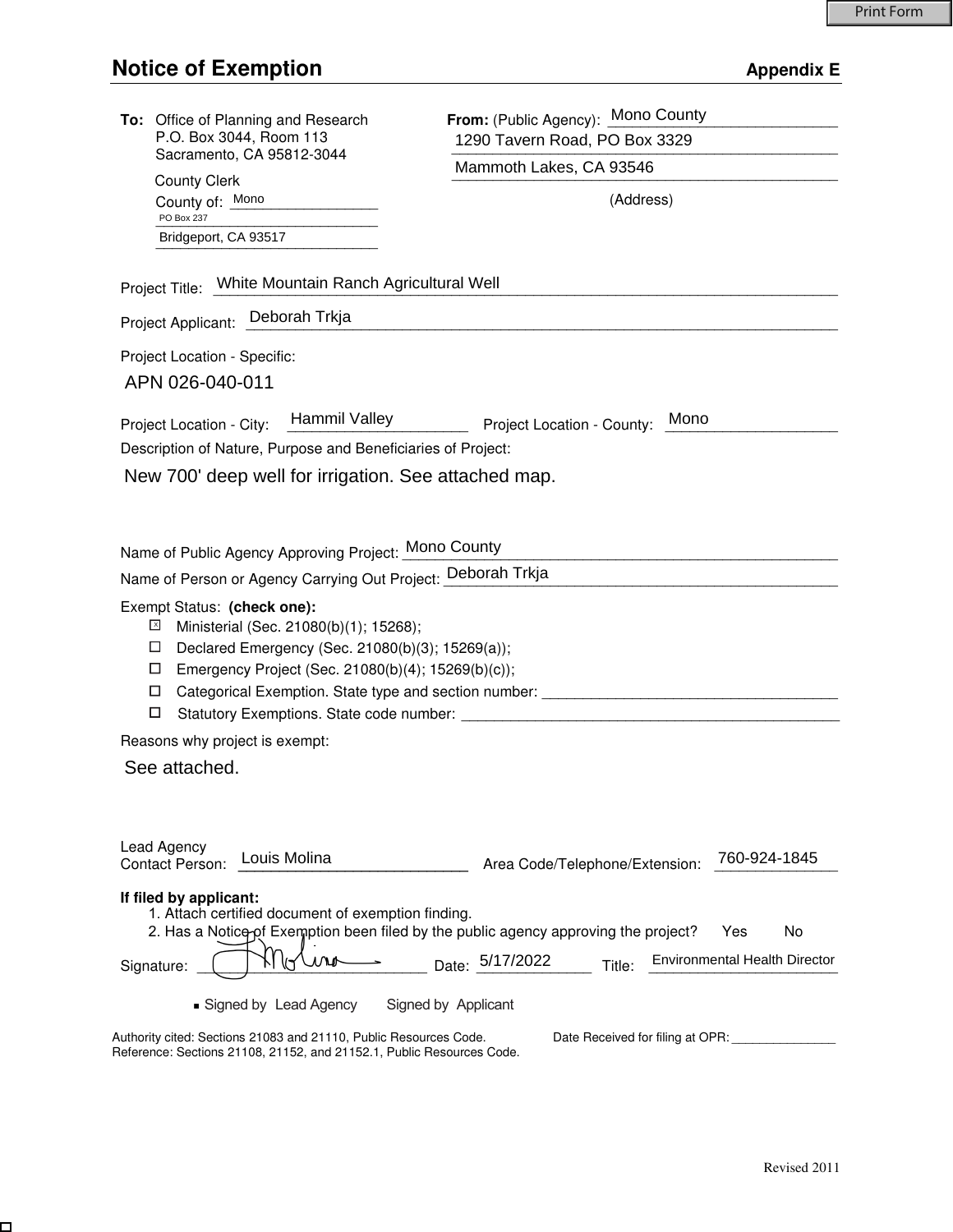**Mono County, California** 

<u>USDA</u>



United States Department of Agriculture (USDA) Farm Service Agency (FSA) maps are for FSA Program administration only. This map does not represent a legal survey or reflect actual ownership;<br>rather it depicts the informati